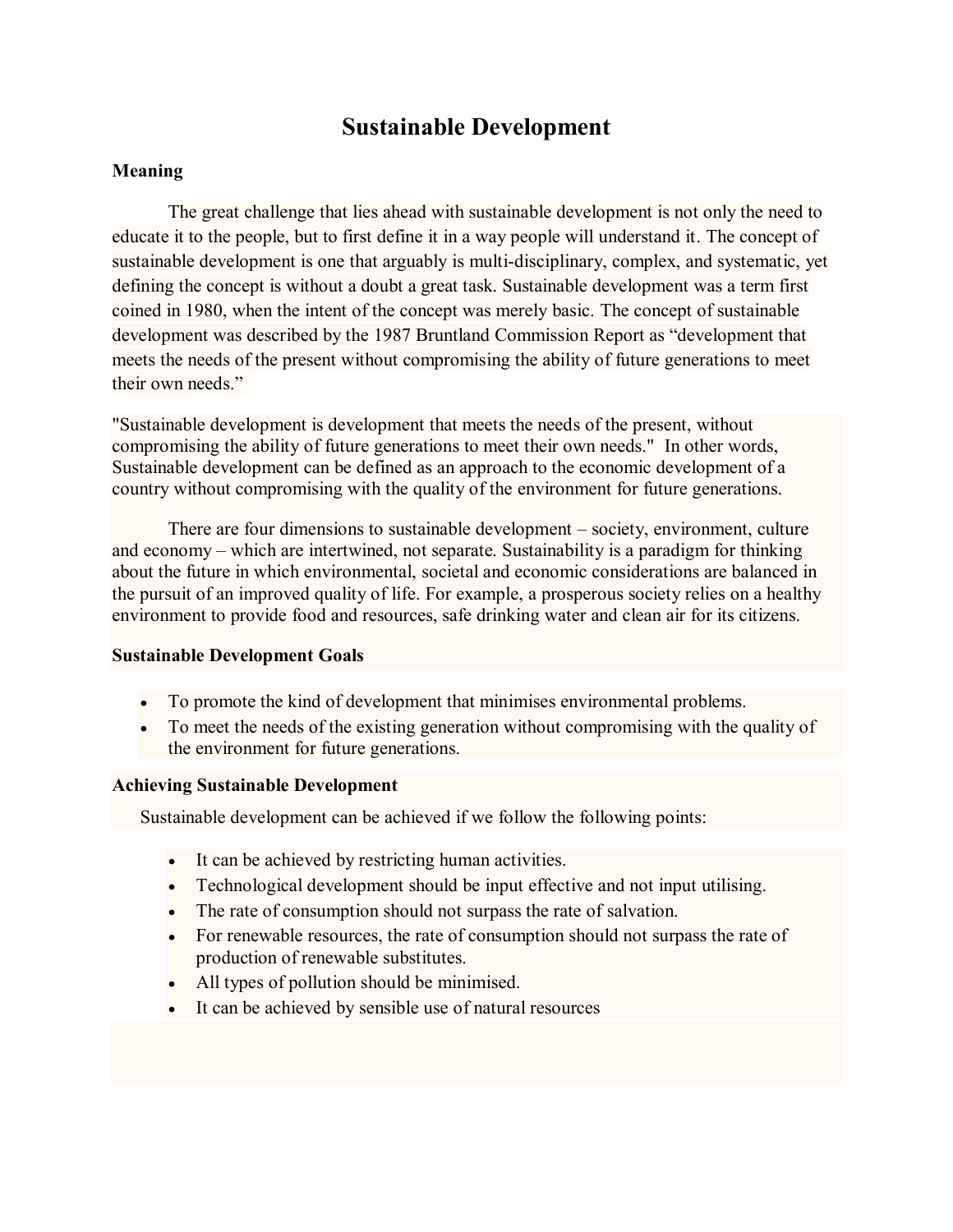#### **Indicators of Sustainable Development**

Sustainable development indicators are statistics that are used to measure social equity, economic growth, institutional capacity, and environmental protection to ascertain the different dimensions and levels of sustainable development. With the endorsement by national governments in the 1992 United Nations Conference in Rio de Janeiro, the international action plan "Agenda 21" urges that "indicators of sustainable development need to be developed to provide solid bases for decision-making at all levels"

Some of the key indicators of Sustainable development are provided in the following table:

| <b>Social</b>                        | <b>Environmental</b>                      |
|--------------------------------------|-------------------------------------------|
| Education                            | Freshwater/groundwater                    |
| Employment                           | Agriculture/secure food supply            |
| Health/water supply/sanitation       | Urban                                     |
| Housing                              | <b>Coastal Zone</b>                       |
| Welfare and quality of life          | Marine environment/coral reef protection  |
| Cultural heritage                    | <b>Fisheries</b>                          |
| Poverty/Income distribution          | Biodiversity/biotechnology                |
| Crime                                | Sustainable forest management             |
| Population                           | Air pollution and ozone depletion         |
| Social and ethical values            | Global climate change/sea level rise      |
| Role of women                        | Sustainable use of natural resources      |
| Access to land and resources         | Sustainable tourism                       |
| Community structure                  | Restricted carrying capacity              |
| Equity/social exclusion              | Land use change                           |
| <b>Economic</b>                      | <b>Institutional</b>                      |
| Economic dependency/Indebtedness/ODA | Integrated decision-making                |
| Energy                               | Capacity building                         |
| Consumption and production patterns  | Science and technology                    |
| Waste management                     | Public awareness and information          |
| Transportation                       | International conventions and cooperation |
| Mining                               | Governance/role of civic society          |
| Economic structure and development   | Institutional and legislative frameworks  |
| Trade                                | Disaster preparedness                     |
| Productivity                         | Public participation                      |

#### **Broad Indicators**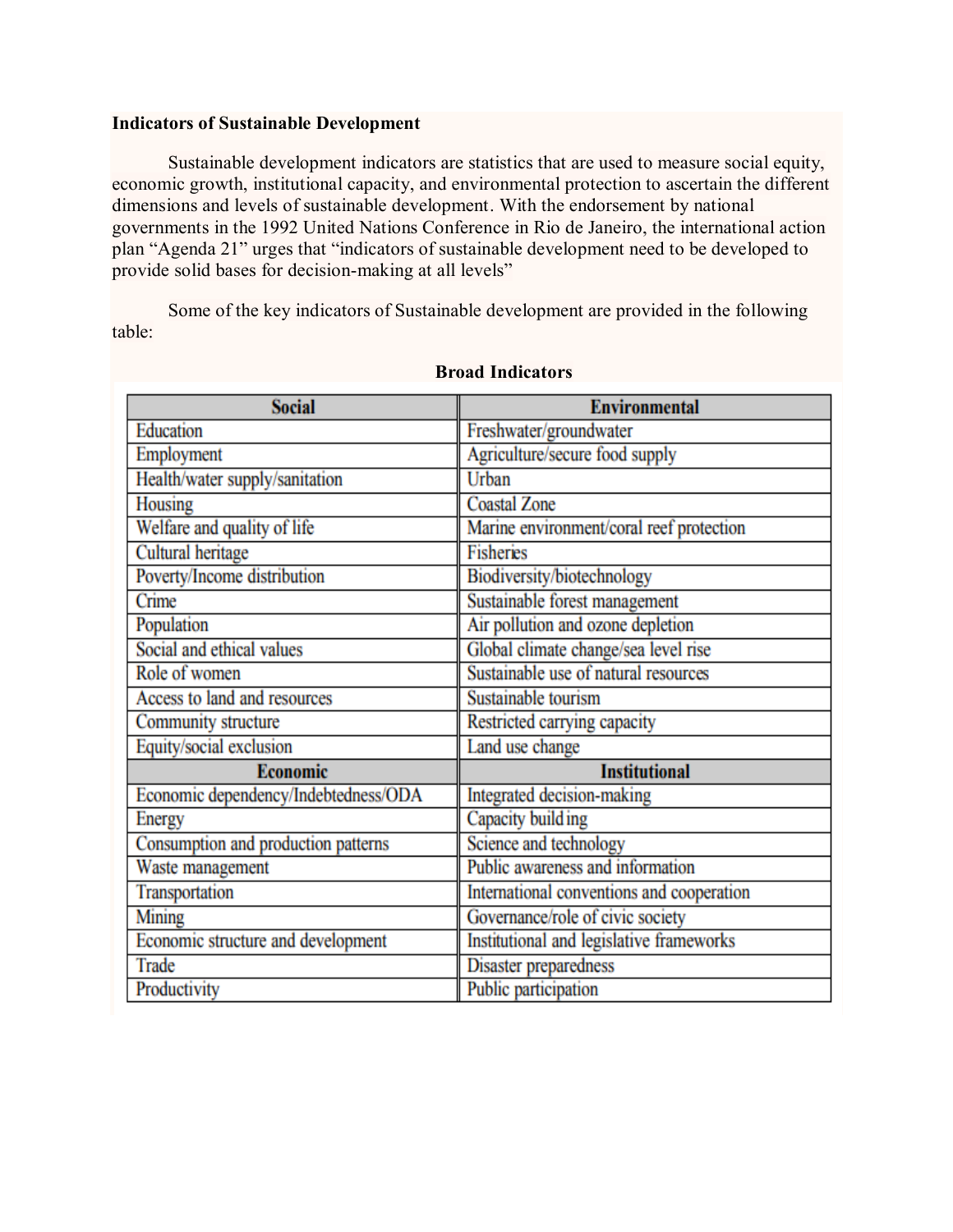## **Sub-theme Indicators**

| <b>SOCIAL</b>       |                              |                                                            |
|---------------------|------------------------------|------------------------------------------------------------|
| <b>Theme</b>        | <b>Sub-theme</b>             | <b>Indicator</b>                                           |
|                     |                              | Percent of Population Living below Poverty Line            |
|                     | Poverty (3)                  | Gini Index of Income Inequality                            |
| Equity              |                              | <b>Unemployment Rate</b>                                   |
|                     | Gender Equality (24)         | Ratio of Average Female Wage to Male Wage                  |
|                     | <b>Nutritional Status</b>    | <b>Nutritional Status of Children</b>                      |
|                     | Mortality                    | Mortality Rate Under 5 Years Old                           |
|                     |                              | Life Expectancy at Birth                                   |
| Health $(6)$        | <b>Sanitation</b>            | Percent of Population with Adequate Sewage Disposal        |
|                     |                              | <b>Facilities</b>                                          |
|                     | <b>Drinking Water</b>        | Population with Access to Safe Drinking Water              |
|                     |                              | Percent of Population with Access to Primary Health Care   |
|                     | <b>Healthcare Delivery</b>   | <b>Facilities</b>                                          |
|                     |                              | Immunization Against Infectious Childhood Diseases         |
|                     |                              | <b>Contraceptive Prevalence Rate</b>                       |
| <b>Education</b>    | <b>Education Level</b>       | Children Reaching Grade 5 of Primary Education             |
| (36)                |                              | <b>Adult Secondary Education Achievement Level</b>         |
|                     | Literacy                     | <b>Adult Literacy Rate</b>                                 |
| Housing (7)         | <b>Living Conditions</b>     | <b>Floor Area per Person</b>                               |
| <b>Security</b>     | Crime (36, 24)               | Number of Recorded Crimes per 100,000 Population           |
| Population (5)      | <b>Population Change</b>     | <b>Population Growth Rate</b>                              |
|                     |                              | Population of Urban Formal and Informal Settlements        |
|                     |                              | <b>ENVIRONMENTAL</b>                                       |
| <b>Theme</b>        | <b>Sub-theme</b>             | <b>Indicator</b>                                           |
|                     | <b>Climate Change</b>        | <b>Emissions of Greenhouse Gases</b>                       |
| Atmosphere          | <b>Ozone Layer Depletion</b> | <b>Consumption of Ozone Depleting Substances</b>           |
| (9)                 | <b>Air Quality</b>           | Ambient Concentration of Air Pollutants in Urban Areas     |
|                     |                              | Arable and Permanent Crop Land Area                        |
|                     | Agriculture (14)             | <b>Use of Fertilizers</b>                                  |
|                     |                              | Use of Agricultural Pesticides                             |
| Land $(10)$         | Forests $(11)$               | Forest Area as a Percent of Land Area                      |
|                     |                              | <b>Wood Harvesting Intensity</b>                           |
|                     | Desertification (12)         | <b>Land Affected by Desertification</b>                    |
|                     | Urbanization (7)             | Area of Urban Formal and Informal Settlements              |
| Oceans, Seas        | <b>Coastal Zone</b>          | <b>Algae Concentration in Coastal Waters</b>               |
| and Coasts          |                              | Percent of Total Population Living in Coastal Areas        |
| (17)                | <b>Fisheries</b>             | <b>Annual Catch by Major Species</b>                       |
|                     | <b>Water Quantity</b>        | Annual Withdrawal of Ground and Surface Water as a Percent |
| <b>Fresh Water</b>  |                              | of Total Available Water                                   |
| (18)                | <b>Water Quality</b>         | <b>BOD</b> in Water Bodies                                 |
|                     |                              | Concentration of Faecal Coliform in Freshwater             |
|                     | Ecosystem                    | Area of Selected Key Ecosystems                            |
| <b>Biodiversity</b> |                              | Protected Area as a % of Total Area                        |
| (15)                | <b>Species</b>               | Abundance of Selected Key Species                          |
|                     |                              |                                                            |

| <b>ECONOMIC</b>                |                                  |                                                         |  |
|--------------------------------|----------------------------------|---------------------------------------------------------|--|
| <b>Theme</b>                   | <b>Sub-theme</b>                 | <b>Indicator</b>                                        |  |
| Economic<br>Structure (2)      | <b>Economic Performance</b>      | <b>GDP</b> per Capita                                   |  |
|                                |                                  | <b>Investment Share in GDP</b>                          |  |
|                                | Trade                            | Balance of Trade in Goods and Services                  |  |
|                                | <b>Financial Status (33)</b>     | <b>Debt to GNP Ratio</b>                                |  |
|                                |                                  | Total ODA Given or Received as a Percent of GNP         |  |
|                                | <b>Material Consumption</b>      | <b>Intensity of Material Use</b>                        |  |
|                                |                                  | Annual Energy Consumption per Capita                    |  |
|                                | <b>Energy Use</b>                | Share of Consumption of Renewable Energy Resources      |  |
| Consumption                    |                                  | <b>Intensity of Energy Use</b>                          |  |
| and<br><b>Production</b>       |                                  | Generation of Industrial and Municipal Solid Waste      |  |
|                                | <b>Waste Generation and</b>      | <b>Generation of Hazardous Waste</b>                    |  |
| Patterns (4)                   | Management (19-22)               | <b>Generation of Radioactive Waste</b>                  |  |
|                                |                                  | Waste Recycling and Reuse                               |  |
|                                | <b>Transportation</b>            | Distance Traveled per Capita by Mode of Transport       |  |
| <b>INSTITUTIONAL</b>           |                                  |                                                         |  |
| <b>Theme</b>                   | Sub-theme                        | <b>Indicator</b>                                        |  |
|                                | <b>Strategic Implementation</b>  | <b>National Sustainable Development Strategy</b>        |  |
| Institutional                  | of $SD(8)$                       |                                                         |  |
| Framework                      | <b>International Cooperation</b> | <b>Implementation of Ratified Global Agreements</b>     |  |
| (38, 39)                       |                                  |                                                         |  |
| Institutional<br>Capacity (37) | <b>Information Access (40)</b>   | Number of Internet Subscribers per 1000 Inhabitants     |  |
|                                | Communication                    | Main Telephone Lines per 1000 Inhabitants               |  |
|                                | Infrastructure (40)              |                                                         |  |
|                                | <b>Science and Technology</b>    | Expenditure on Research and Development as a Percent of |  |
|                                | (35)                             | GDP                                                     |  |
|                                | <b>Disaster Preparedness</b>     | Economic and Human Loss Due to Natural Disasters        |  |
|                                | and Response                     |                                                         |  |